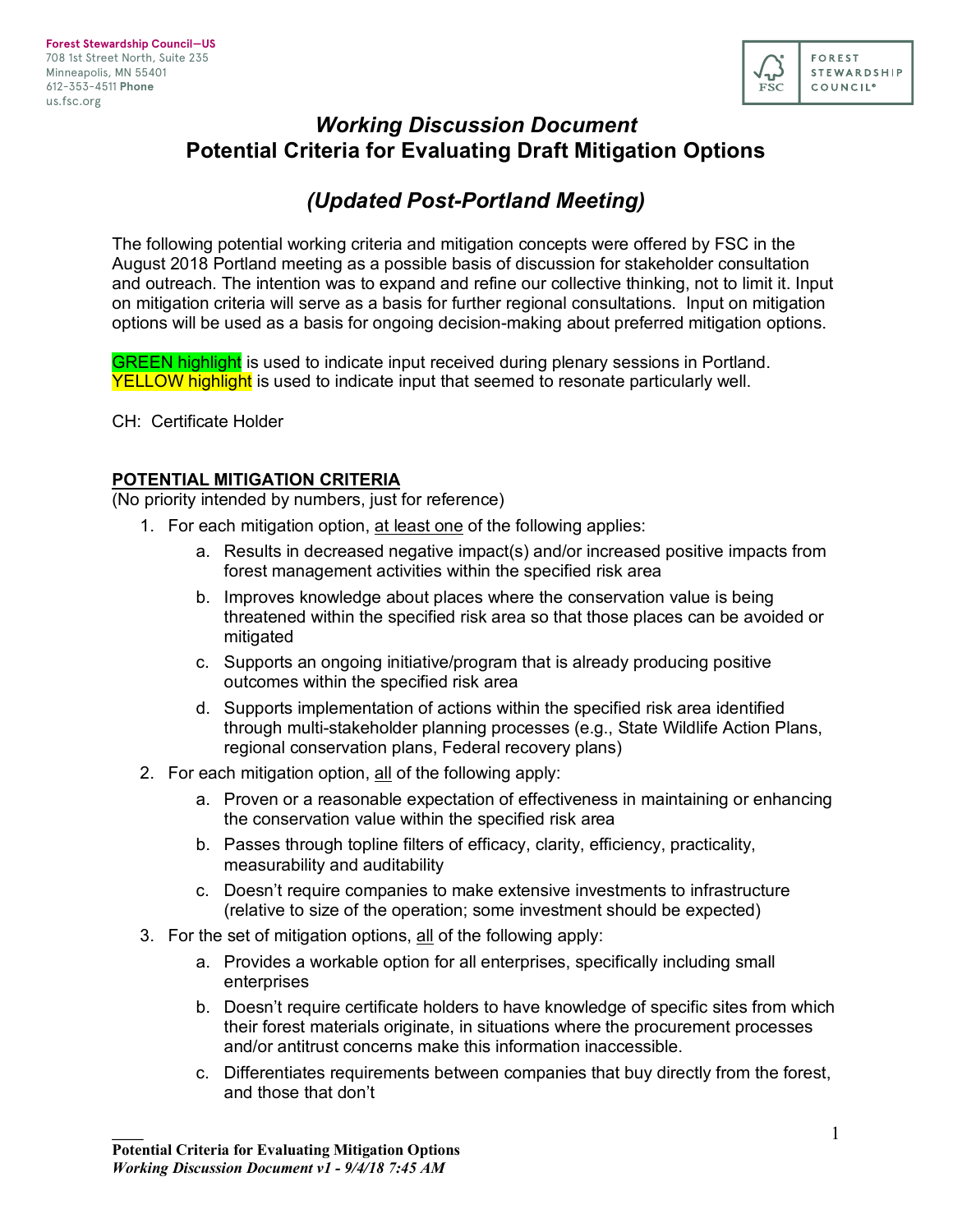*\*\*\* Among these criteria, please kindly mark up doc in terms of: what resonates (+) / needs clarification (-) and / or strengthening? (∆)*

# **Resonates (+)**

- #s 2b, 3b, 3c resonate
- Entire thing huge improvement

#### **Needs Clarification (-)**

- 2c Can we use a different word than 'infrastructure' such as 'human and financial resources' or 'infrastructure/resources' ?
- 2c Need clarification on the implication of this phrase
	- $\circ$  Is this above and beyond current? Even more required? That causes heartburn
	- $\circ$  Some investment or action is needed, want additionality, but not dictating what
	- $\circ$  Need to recognize that investment is a combined thing; to be successful, it needs to includes CH and stakeholders looking for common solutions
	- $\circ$  This is integrated problem solving and as a result there is an expectation that additional 'investment' is required across chambers in order to come up with long term integrated solutions
	- o Part of what will drive the 'validity' of mitigation actions is engagement from all three chamber perspectives
- 1c & 1d What does the word 'supports' mean?
- 1b Is this really a mitigation option on its own? Should it be this AND something else? Different opinions on this one – some believe that this is adequate on its own as a mitigation option, because stakeholders are uniquely qualified to inform public agency personal and consumers about these values and how management impacts or protects them.
- 3b This may represent much of the reason that many environmental organizations do not want to be part of this process; this lack of knowledge may damage confidence in FSC claims

# **Needs Strengthening (∆)**

- 1b After the word "where," add "and how"
- 2a –Need clarification on HOW an 'expectation of effectiveness' is documented
- 3a "Yes" to workable options, but why call out small enterprises and not large ones who also have their own unique issues; perhaps it's more important to call out where in supply chain the company exists than its actual size?
- 1c "Supports an ongoing initiative/program that is already producing VERIFIABLE positive outcomes…."
- $\bullet$  1 Add an additional bullet under #1? "Provide the best available knowledge to those who are best able to take action"
- 1c Not just 'ongoing' but also new/innovative
- 1b Not 'can be' but 'will be' or 'are'
- 1d Not 'multi-stakeholder' but 'diverse-stakeholder'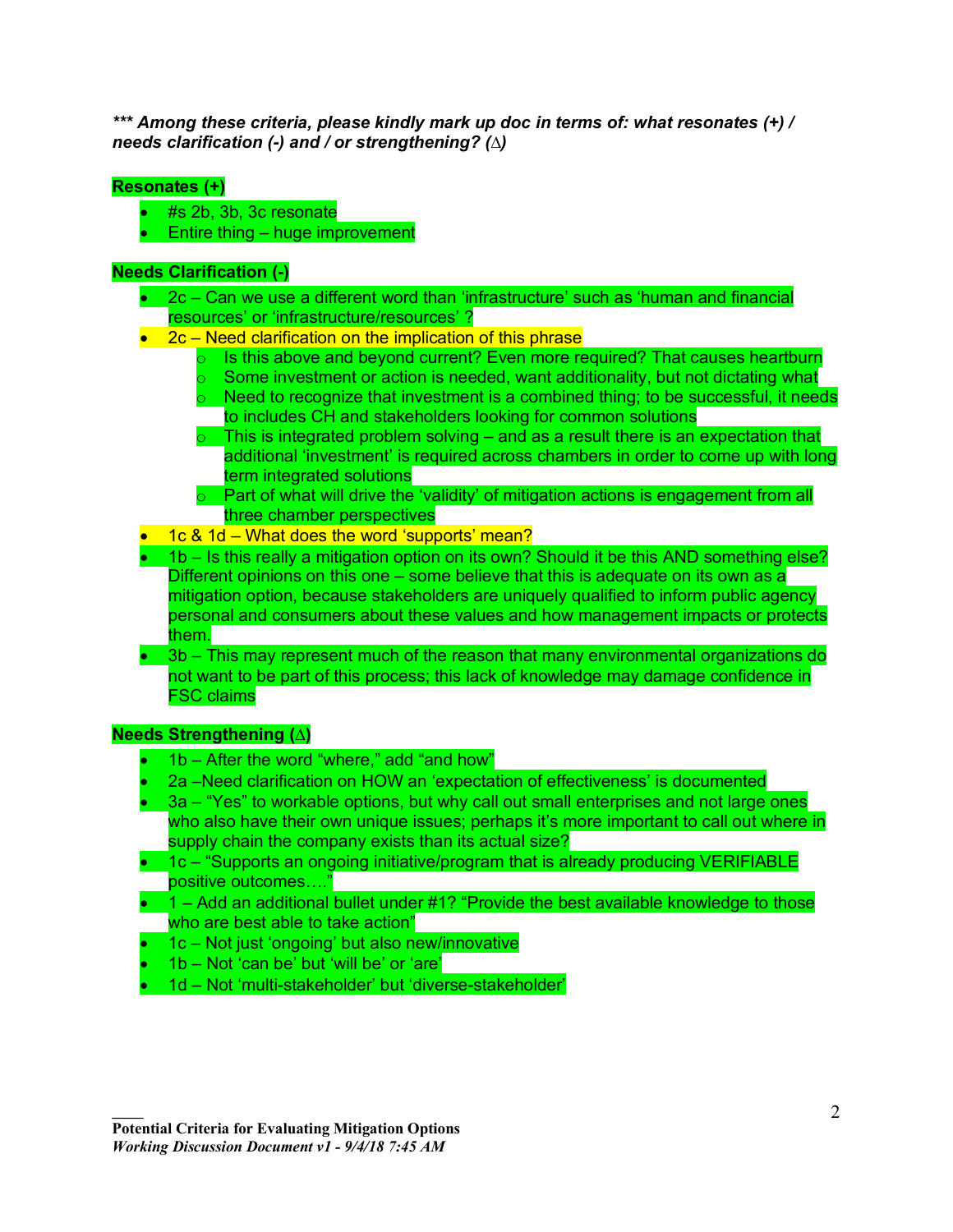# **Forest Conversion - key dynamics to consider:**

- $\div$  Overall in the US, the rates of forest loss are very low with forest losses being balanced by forest gains at national and regional scales. However, at finer scales, forest conversion is occurring, primarily driven by urban development.
- $\cdot \cdot$  Mitigation options to address forest must help to achieve one of the following outcomes (drawn from the USFS Open Space Conservation Strategy):
	- A. Convene partners to identify and protect priority forest areas
	- B. Promote national policies and markets to help private landowners conserve forests
	- C. Provide resources and tools to help communities expand and connect forests
	- D. Participate in community growth planning to reduce ecological impacts and wildfire risks

#### *POTENTIAL Mitigation actions suggested to date through focus group and public consultation regarding Forest Conversion:*

- $\circ$  Educate landowners about tax relief programs, succession planning, etc. to encourage keeping forests as forests. [Outcome C?]
- o Support regional efforts to educate landowners as to the value-enhancing alternatives of maintaining forestland over conversion. [Outcome C?]
- $\circ$  Grow healthy and competitive markets that motivate landowners to manage their forests in ways that benefit the environment and maintain forestland (e.g., support economic development, sawmill expansion, pulpwood expansion) [Outcome B]
- o Actively participate in regional planning processes (land use and/or sustainable forestry) to support policies aimed at limiting conversion. [Outcomes A&D]
- o Support organizations which address conversion but who do not permanently lock up forests in conservation easements. [Outcome A]
- $\circ$  Community forest model: Communities would benefit from pro-bono work related to harvest planning, or purchase commitments for wood when restoration or commercial harvests occur (as opposed to conversion). [Outcome B]
- o Participation in pooled advocacy programs promoting wood and fiber markets, such as the USDA check-offs, as a way to establish rewards for owning forests (instead of converting them) [Outcome B]

#### **Forest Conversion Top-Line Input**

#### Resonates (+)

- Landowner education and support regional programs first 2 bullets
- Participation in regional planning processes
- FSC, members, CHs need to promote markets
- Financial incentives keeping forests as forests

#### Needs Clarification (-)

- Who is going to do the outreach education? Need clarity on this.
- What does 'address' mean? Halt? Stop?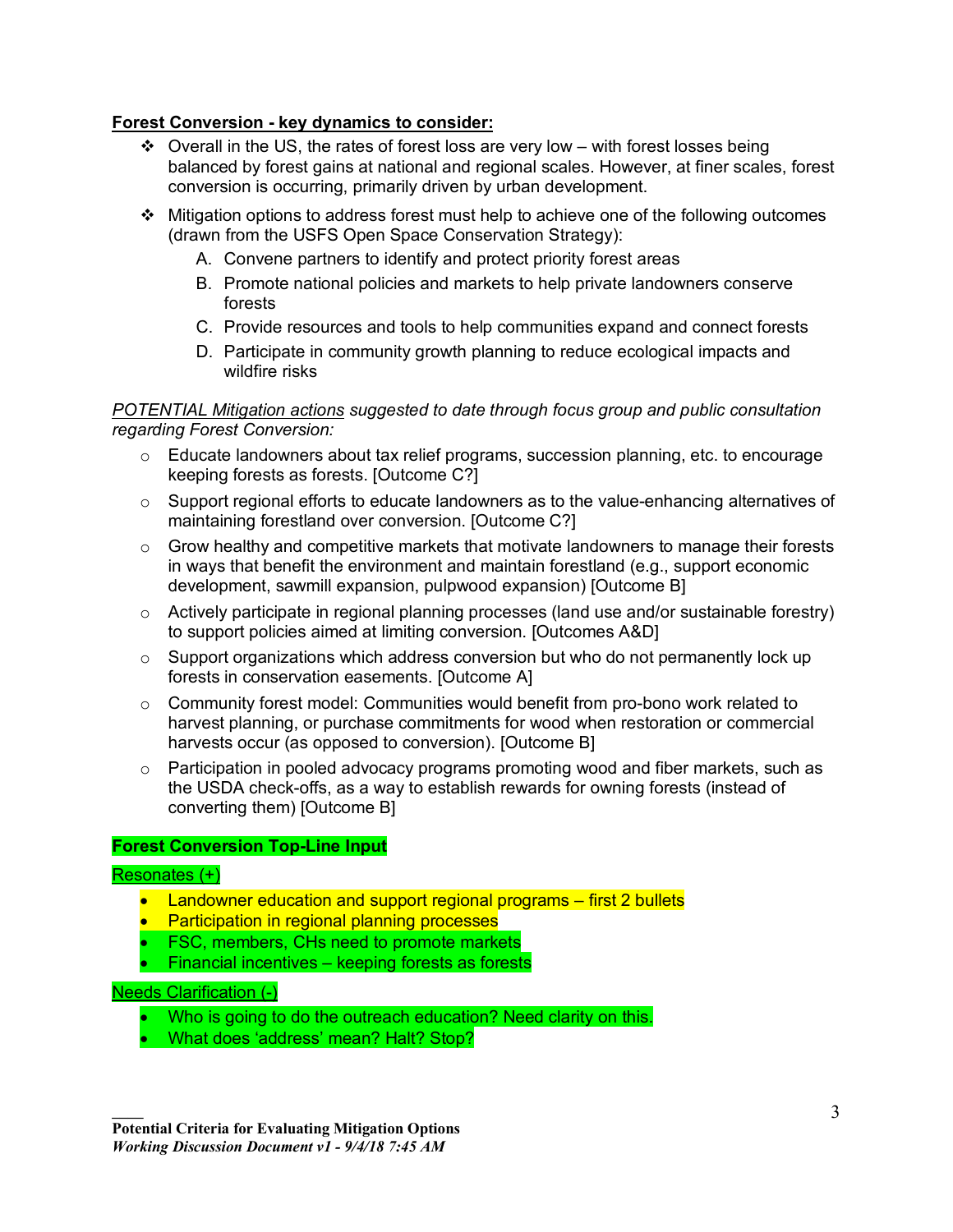• What does 'support' mean? Is it financial? Providing staff and resources? Providing education content? And what is the level of support that different CHs need to provide? How is this auditable?

#### Needs Strengthening (∆)

- Interest, but also confusion, in the community forest model what is it?
- Land Trusts & conservation easements these may not be supported by all participants, but they should be seriously considered as an option due to strong support from the environmental perspective
- Community Forests more can be done beyond pro-bono assistance
- Pooled efforts, not just individuals, need to be emphasized; it would be more effective to pool our efforts through coordination by FSC US(?) or other organizations that are already doing this work and could use support – pooled energy, resources, time, etc.
- Who decides and how do we decide which is the right organization?
- Collaboration across environmental organizations and CHs, cross-chamber engagement – this is important to success

#### **Old Growth – key dynamics to consider:**

- $\div$  Old growth forests are important in maintaining biodiversity, values for society, and ecological services such as carbon sequestration and soil quality.
- $\cdot \cdot$  There is no single, widely accepted definition, but this assessment uses the definitions of Type 1 and Type 2 Old Growth in the FSC US Forest Management Standard.
- $\div$  Old growth forest is generally considered to be rare, but how rare depends on the part of the country being considered – generally, they are much less common in the eastern U.S., but those that exist are generally on public land and in some kind of protective designation, or inaccessible for forest management.
- $\div$  Timber harvest (including post-wildfire harvest) continues to threaten Old Growth areas in the Pacific Coast and Rocky Mountain regions. The Northwest Forest Plan has significantly reduced harvests within Old Growth on Federally-managed plans, but recent reviews indicate it still occurs. Status assessments for species that are dependent upon late successional forests suggests that habitat losses continue on private lands.

#### *POTENTIAL Mitigation actions suggested to date in conversations with technical experts regarding Old Growth and through public consultation:*

- $\circ$  Support development and implementation of regulatory policy that requires landowners to declare and map any old growth on their lands.
- o Educate landowners and land managers that late successional forest is important whether it has burned or not.
- $\circ$  Work to expand the mapping efforts completed by the USFS PNW Research Station for the Northwest Forest Plan.
- $\circ$  Promote conservation planning for endangered species that are late-successional dependent (Intent: if habitat is being managed for the species, then it likely will not be lost to/degraded by forest management)
- $\circ$  Produce / distribute educational communication to suppliers / landowners which includes information on identification of old growth forests, management of existing old growth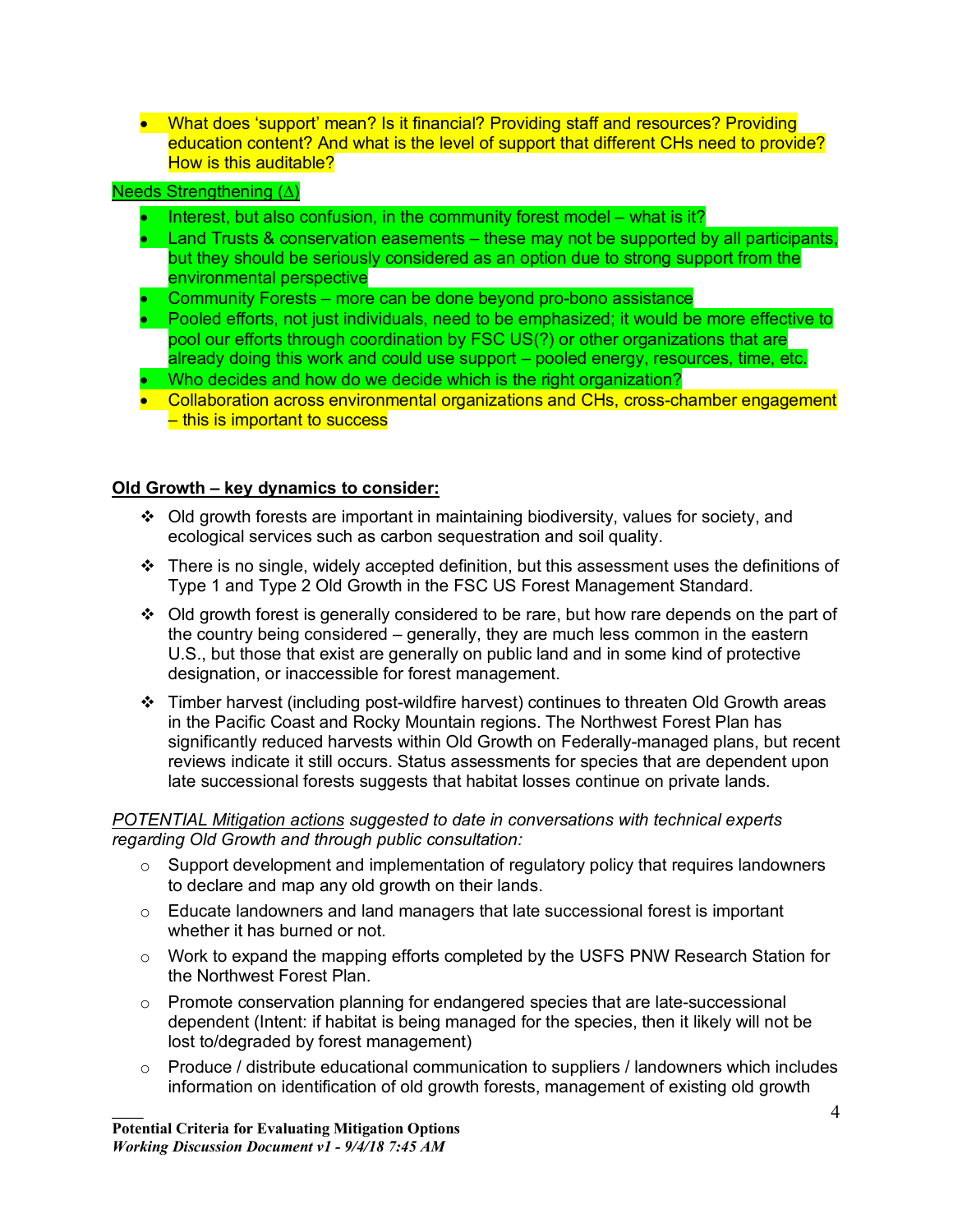forests, and proper management of young forests with a goal of developing more old growth forests.

- $\circ$  Active participation in federal resource planning processes to encourage protection of existing identified primary forest.
- $\circ$  Annual staff training to increase knowledge about identification, ecological function, and silvicultural techniques to maintain/develop late-successional functions and structural complexity.

## **Old-Growth Forest Top-Line Input**

#### Resonates (+)

- Education and outreach with the need to tailor to where the CH is in the supply chain
- Mapping, but only if combined with education and outreach
- Participate in conservation planning for species or resource planning with the federal government, states, or other entities
- Fundamental gap in understanding of old growth we need to understand what needs management and what needs to be left alone; different types of forest need different management approache

Needs Clarification (-)

- Mapping what's the anticipated impact from a requirement for landowners to map old arowth?
- Mapping Could lead us down a slippery slope concern about showing where it is located; could this have unintended consequences and encourage harvests instead of protecting it?
- Staff training who? How? What?
- What is the direct impact of education is this really an effective mitigation action? Needs more clarification on what the information would be
- Don't want FSC to become a regulatory organization
- Need to clarify definitions and qualifiers (Old Growth vs Late Successional vs Primary Forest; 'supports)

#### Needs Strengthening (∆)

- Focus on conservation of old-growth, not just protection (particularly through federal planning activities)
- Outreach and education and focus on landowner engagement
- Recognize old growth that needs management vs old growth that doesn't need management; one size does not fit all – mitigation needs to be flexible and adaptable to recognize the different types of forests
- How do we put in place a protocol that prevents the harvest of older trees? Age limit? Would it be possible or have an impact on conserving old growth?
- Concern about landowners that see these trees as an investment, which we could be taking away
- Need a protocol? A practical and auditable way to prevent old growth from entering FSC supply chains
- Old growth trees vs old growth stands National Risk Assessment is about the stand scale
- Active engagement in planning on timber harvest projects and auditing the engagement – with the goal to inform the landowners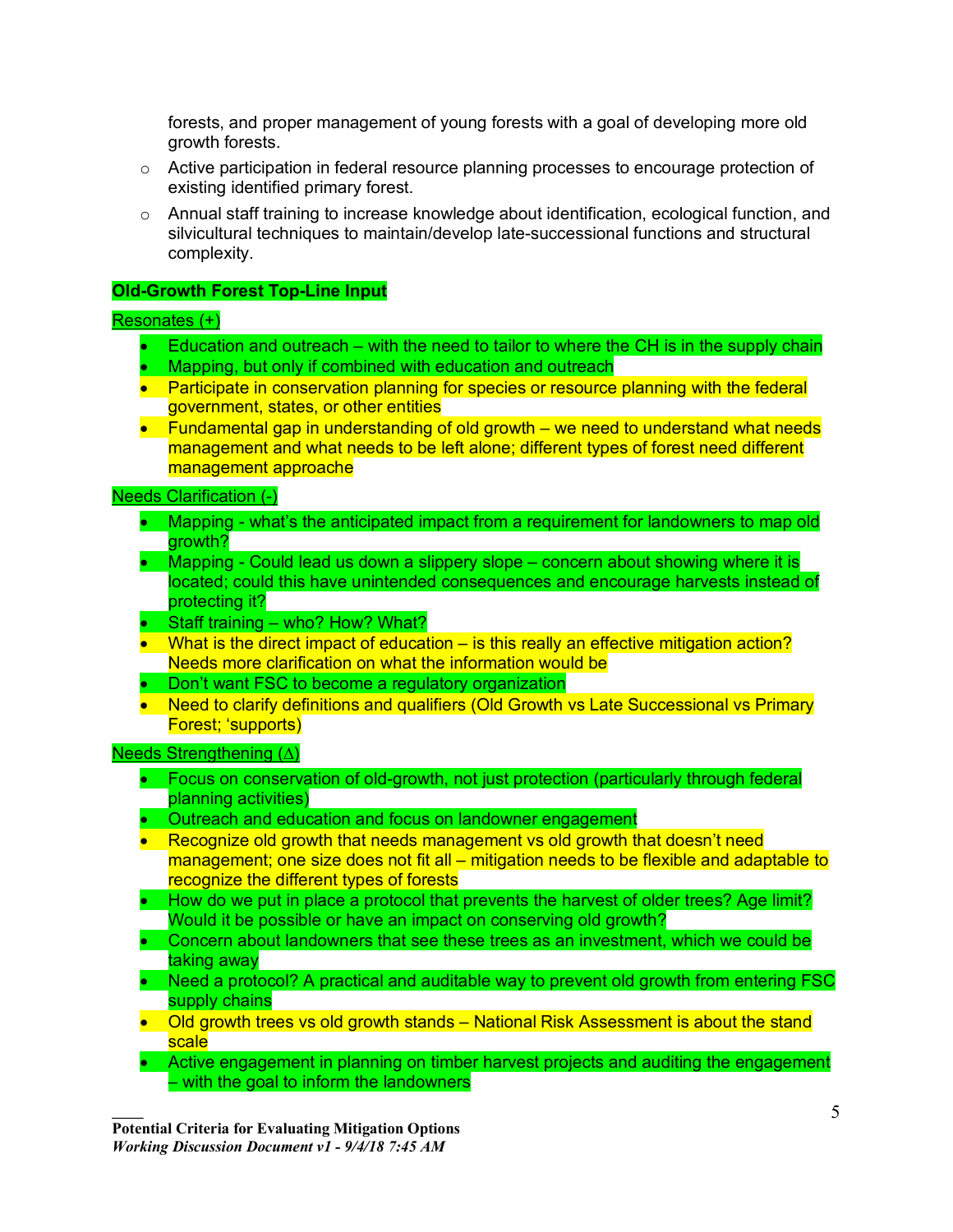- Frequent fires are resulting in forest conversion, with resulting climate change impacts
- Proposed actions: Ensuring that decision makers (public) have accurate and most up to date information, both at a high level conceptual scale and site specific scale to ensure they make the best decision possible; advocate for active engagement of these decision makers in the planning and environmental analysis, and that the planning and environmental analysis are based on the best scientific information and will create functional Type 1 and Type 2 old growth forests in the future
- Dr Franklin: If the old growth area was not historically subject to frequent fire, you can draw a line around it and walk away. In dry forest, the focus should be on retention of old trees – not just keep them, but enhance their survival through management of fuel within the stand, in order to restore (in dry forests) the stand's resistance to fire. This would be achieved by excluding logs of 150+ years age from use by CH.
	- $\circ$  Is there a difference in desired response due to intensity of fire? (low/mod vs high intensity?) This gets into the question of salvage. Dr. Franklin's response: This again needs to be differentiated by moist vs dry – there is no credible argument against not salvaging burned OG on in moist areas. However, on dry sites, while you need to leave structure behind (similar to what would leave following a 'green tree' harvest), removing excessive fuels that are extraneous to the above is not going to have a negative impact and may be considered 'natural.'
	- $\circ$  By definition, Type 1 is a non-renewable resource it is not possible to 'create' Type 1 (and therefore it should and does have special protections). Therefore, salvage in a Type 1 forest would negate its High Conservation Value (HCV) status. FSC response: agreement
	- $\circ$  If the goal is to remove build-up of small trees, and active management is required for this, does that negate the Type 1 status? Could argue that fire suppression has negated ALL Type 1 OG in the US.

# *~ TOP-LINE INPUT FOR REMAINING ISSUES WAS PROVIDED VIA POST-IT ~*

# **Central California Critical Biodiversity Area – key dynamics to consider:**

- $\div$  The California Floristic Province is recognized as a globally significant center of biodiversity. This CBA includes two general ecological regions that both support high levels of biodiversity – the higher elevation Sierra Nevada mountains and the lower elevation California coastal region. The focus of the mitigation effort is the Sierra Nevada, as threats from forest management are unlikely in non-forested areas.
- $\cdot \cdot$  The Sierra Nevada hosts a wide variety of biodiversity including hundreds of vertebrates, rare species, and endemic plants. Biodiversity in the forested areas of this part of the California Floristic Province is dependent on a diversity of stand types and ages, including tree species diversity, forest openings, and standing and downed woody structure. The embedded Montane Meadows are particularly important, as the most biologically diverse ecosystem in the Sierra Nevada.
- $\cdot \cdot$  The predominant threat from forest management activities is due to forest simplification – simplification of both the diversity of tree species and the structure of the forests. Additionally, road construction for forest management can impair Montane meadows.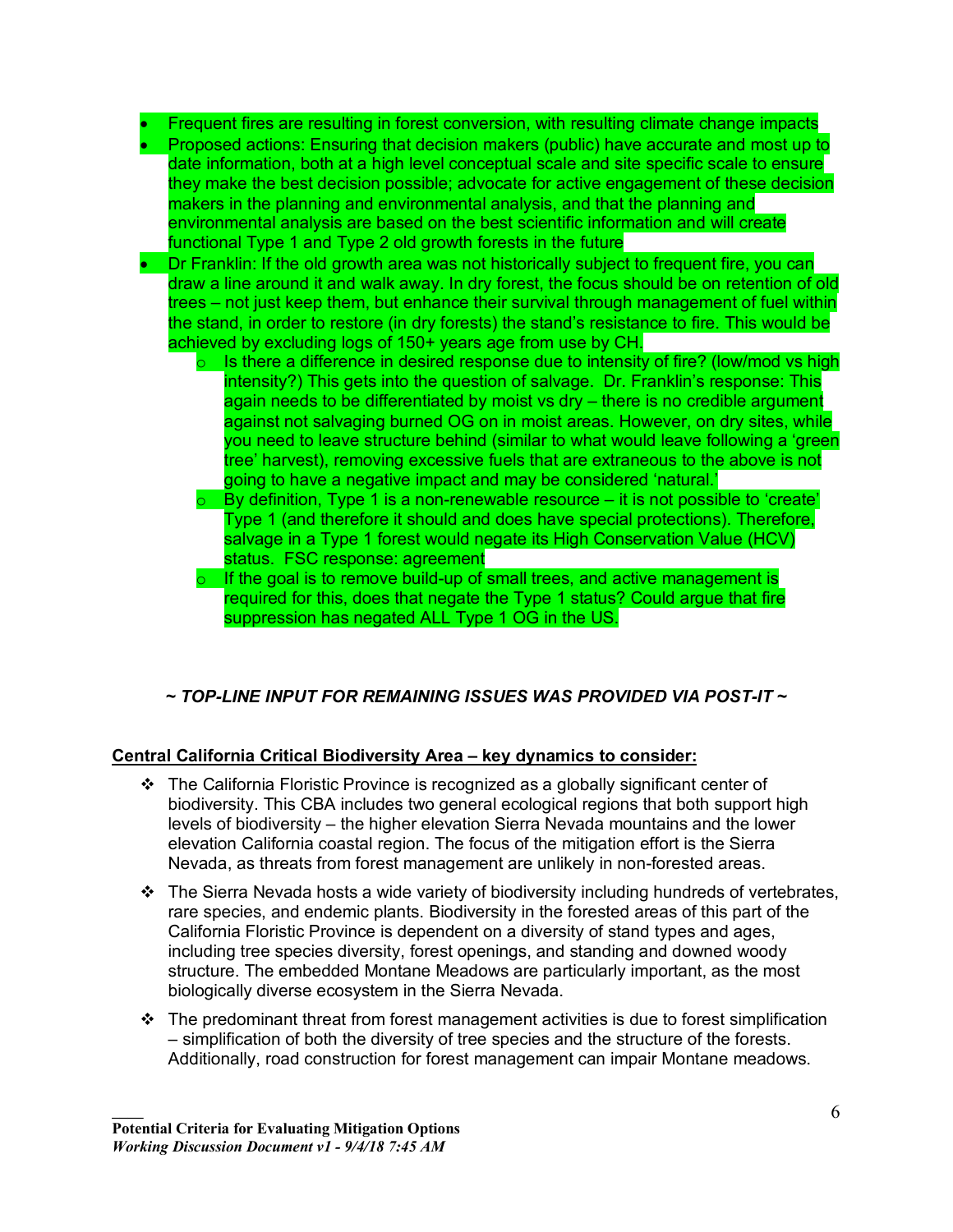*POTENTIAL Mitigation actions suggested to date in conversations with technical experts regarding the Sierra Nevada region and through public consultation:*

- o Work with landowners and land managers to increase awareness of the environmental value of Montane meadows, and the importance of maintaining them (particularly riparian areas within them).
- o Work with landowners and land managers to establish, implement and monitor best management practices for snag, large tree, and hardwood retention.
- $\circ$  Work to revise the Forest Practice Rules to include explicit minimums for snag and large tree retention within planned harvest units.
- o Participate in and support collaborative working groups and planning within the region that promote forest management that maintains and enhances the biodiversity of the region.
- $\circ$  Influence suppliers that are land managers to implement best management practices that maintain or enhance the biodiversity of mixed conifer stands.
- $\circ$  Conduct training for foresters to cover topics such as management of mixed conifer stands to avoid loss of diversity, montane meadow management, invasive species, and other threats.
- $\circ$  Produce / distribute educational communications to suppliers / landowners which includes information on management of mixed conifer stands to avoid loss of diversity, montane meadow management, invasive species, and other threats.

#### **Klamath-Siskiyou Critical Biodiversity Area – key dynamics to consider:**

- $\cdot \cdot$  The biodiversity in the Klamath-Siskiyou ecoregion is driven by geologic, topographic, and climatic complexity and history. The region was not covered by glaciers during recent ice ages, and provided a refuge for many species that did not survive elsewhere. Additionally, the diversity in the geophysical landscapes has resulted in many unique combinations of characteristics in different places that promote a diversity of forest and other ecosystem types, and unique species for those unique places. The forest-based biodiversity in the Klamath-Siskiyou is largely sustained in diverse mixed evergreen stands that are adapted to fire.
- Reported threats to forest ecosystems from forest management activities include structural changes due to conversion to forest stands that have a single dominant species (as opposed to the high diversity of tree species that would most likely occur naturally, and supports the concentration of biodiversity in this area), incompatible harvest practices that degrade habitats and loss of the full representation of forest successional stages at all elevations.

#### *POTENTIAL Mitigation actions suggested to date in communications with technical experts regarding the Klamath-Siskiyou region and through public consultation:*

- o Support and/or collaborate with the University of California Cooperative Extension to provide educational information to landowners, foresters and loggers; ensure that these kinds of individuals understand that the supply chain desires for sustainable forest materials.
- $\circ$  Collaborate with organizations like the California Licensed Foresters Association, Forest Stewards Guild, California Licensed Timber Operators and local chambers of the Society